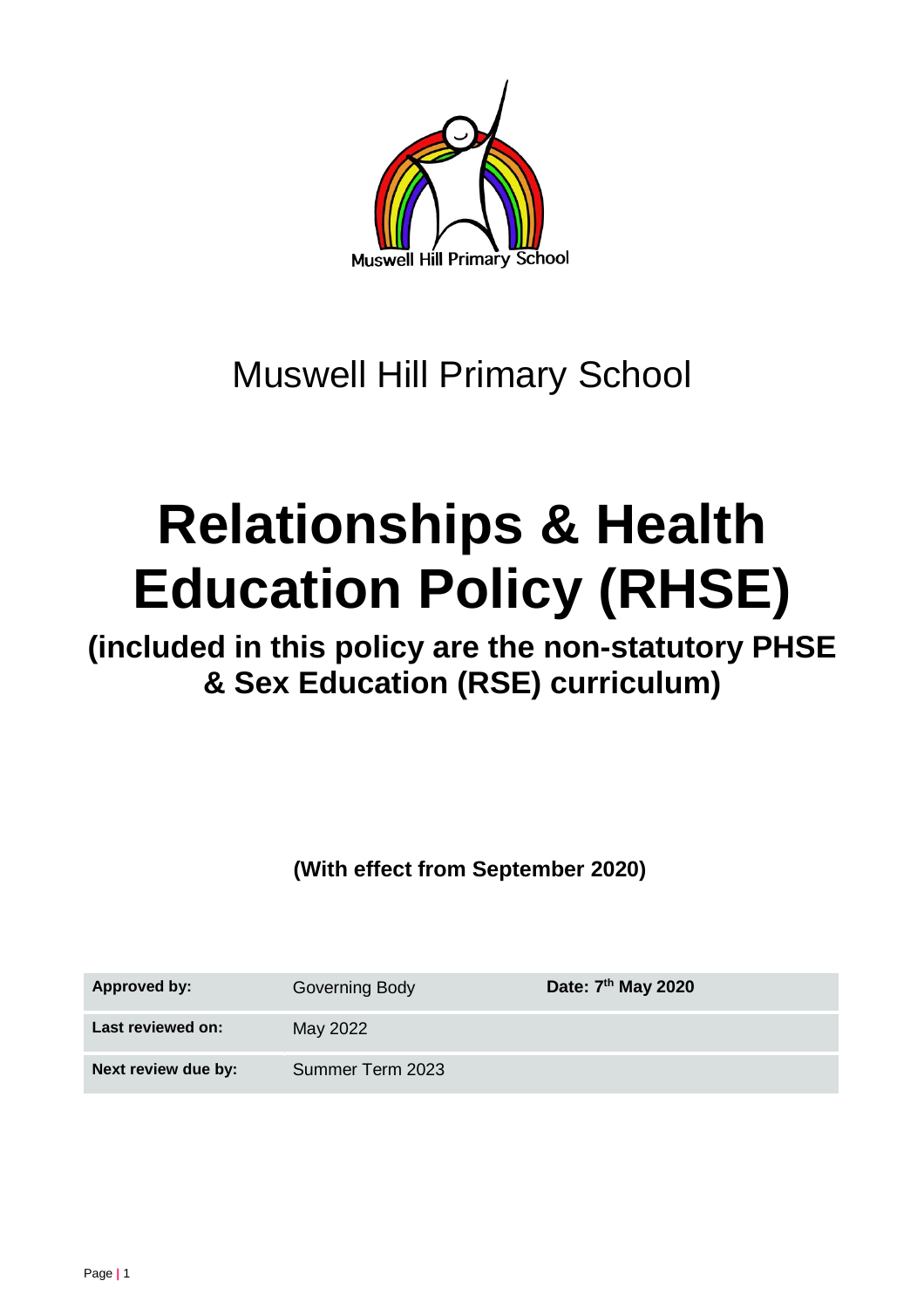# **Contents**

| Appendix 1: RSE Curriculum map |                                                                   |  |
|--------------------------------|-------------------------------------------------------------------|--|
|                                | Appendix 2: PHSE curriculum map (attached as a separate document) |  |
|                                | Appendix 3: Mental Health Curriculum                              |  |
|                                | Appendix 4: By the end of primary school pupils should know       |  |
|                                | Appendix 5: Parent withdrawal from sex education within RSE form  |  |
|                                |                                                                   |  |

## <span id="page-1-0"></span>**1. Aims**

The aims of relationships, health and sex education (RHSE) at our school are to:

- Provide a framework in which sensitive discussions can take place
- Prepare pupils for puberty, and give them an understanding of sexual development and the importance of health and hygiene
- Help pupils develop feelings of self-respect, confidence and empathy
- Create a positive culture around issues of sexuality and relationships
- Teach pupils the correct vocabulary to describe themselves and their bodies.

We teach relationships and sex education in the context of the school's aims and values framework. While relationships and sex education in our school means that we give children information about sexual behaviour, we do this with an awareness of the moral code and values, which underpin all our work in school. In particular, we teach sex and relationships education in the belief that:

- Relationships and sex education should be taught in the context of stable relationships and family life
- Relationships and sex education is part of a wider social, personal, spiritual and moral education process
- Children should be taught to have respect for their own bodies
- Children should learn about their responsibilities to others, and be aware of the consequences of sexual activity
- $\triangleright$  It is important to build positive relationships with others, involving trust and respect.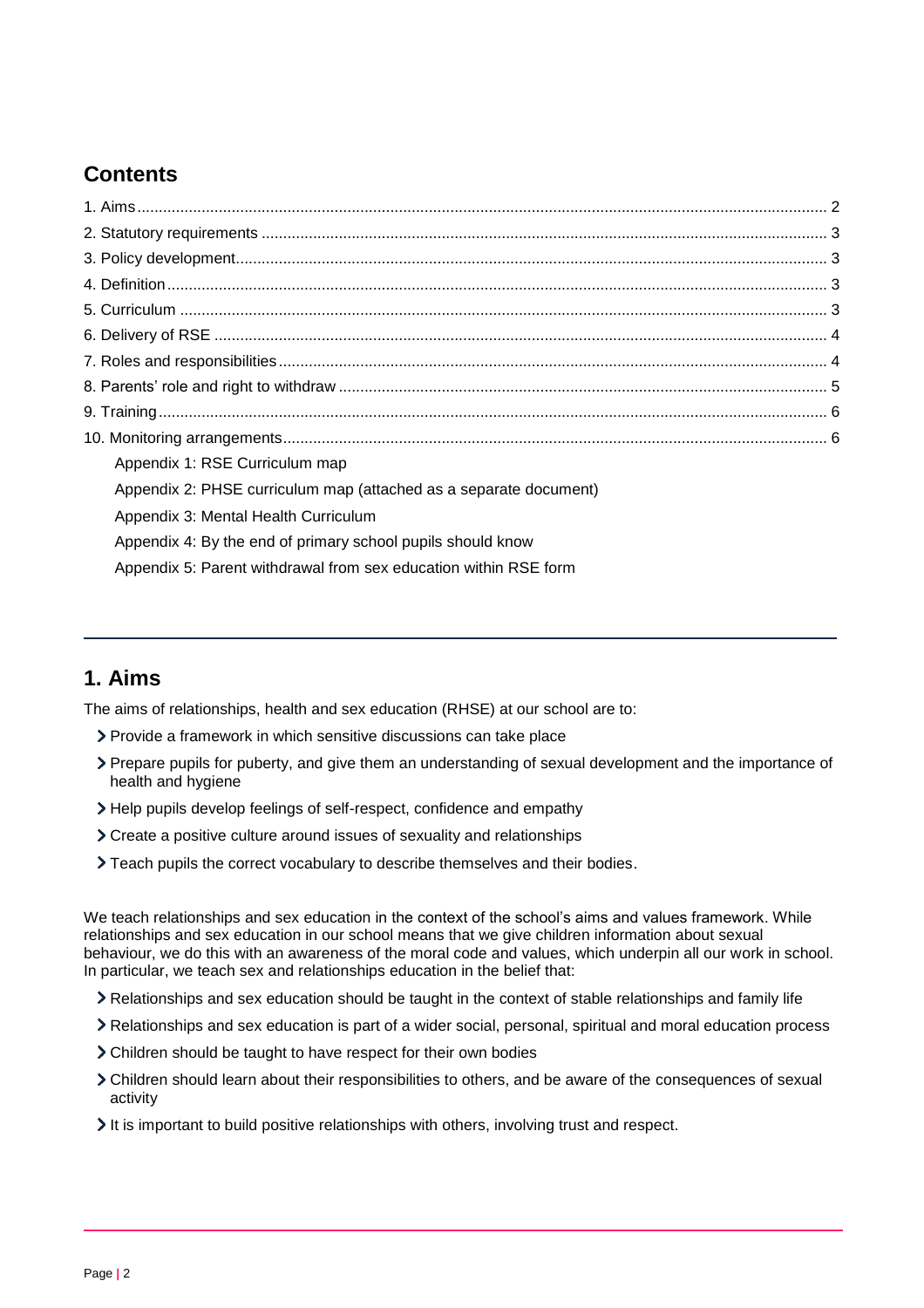We teach children about:

- The physical development of their bodies as they grow into adults
- > The way humans reproduce
- Respect for their own bodies and the importance of sexual activity as part of a committed, long-term, and loving relationship
- The importance of family life, in its diverse forms
- > Moral questions
- Relationship issues
- Respect for the views of other people
- Sexual abuse and what they should do if they are worried about any sexual matters.

## <span id="page-2-0"></span>**2. Statutory requirements**

As a maintained primary school we must provide relationships education to all pupils as per section 34 of the [Children and Social work act 2017](http://www.legislation.gov.uk/ukpga/2017/16/section/34/enacted) (the 'R' in RHSE).

However, we are not required to provide sex education but we do need to teach the elements of sex education contained in the science curriculum.

In teaching RSE, we must have regard to [guidance](https://www.gov.uk/government/consultations/relationships-and-sex-education-and-health-education) issued by the secretary of state as outlined in section 403 of the [Education Act 1996.](http://www.legislation.gov.uk/ukpga/1996/56/contents)

At Muswell Hill Primary School we teach RSE (the Sex Education bit in RHSE) as set out in this policy.

## <span id="page-2-1"></span>**3. Policy development**

This policy has been developed in consultation with staff, pupils and parents. The consultation and policy development process involved the following steps:

- 1. Review a member of staff pulled together all relevant information including relevant national and local guidance
- 2. Staff consultation all school staff were given the opportunity to look at the policy and make recommendations
- 3. Parent/stakeholder consultation parents and any interested parties were invited to attend a meeting about the policy
- 4. Ratification once amendments were made, the policy was shared with governors and ratified.

## <span id="page-2-2"></span>**4. Definition**

RHSE is about the emotional, social and cultural development of pupils, and involves learning about relationships, sexual health, sexuality, healthy lifestyles, diversity and personal identity.

RHSE involves a combination of sharing information, and exploring issues and values.

RHSE is not about the promotion of sexual activity.

## <span id="page-2-3"></span>**5. Curriculum**

Our curriculum is set out as per Appendix 1 and 2 but we may need to adapt it as and when necessary.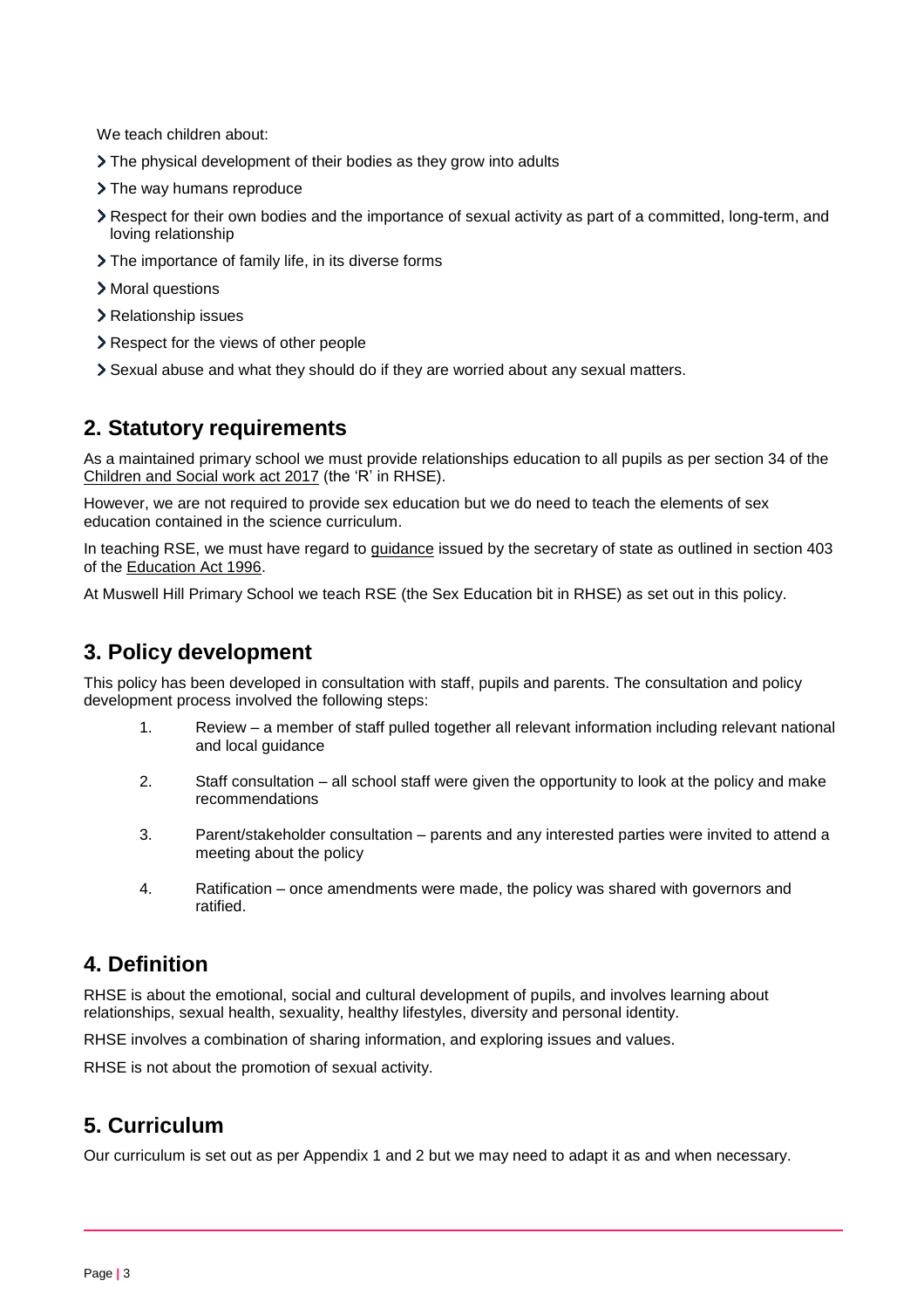The scheme of work used for Relationships and Sex Education (RSE) is the 'Christopher Winter Scheme of Work'; winners of the FPA's Pamela Sheridan Award for Excellence in S.R.E. See Appendix 1.

We have developed the curriculum in consultation with parents, pupils and staff, taking into account the age, needs and feelings of pupils. If pupils ask questions outside the scope of this policy, teachers will respond in an appropriate manner so they are fully informed and don't seek answers online.

Primary sex education will focus on:

- Preparing boys and girls for the changes that adolescence brings
- > How a baby is conceived and born.

For more information about our curriculum, see our curriculum map in Appendix 1.

## <span id="page-3-0"></span>**6. Delivery of RSE**

RSE is taught within the personal, social, health and economic (PSHE) education curriculum. Biological aspects of RSE are taught within the science curriculum, and other aspects are included in religious education (RE).

Pupils also receive stand-alone sex education sessions delivered by their class teacher.

Relationships education focuses on teaching the fundamental building blocks and characteristics of positive relationships including:

- Families and people who care for me
- > Caring friendships
- > Respectful relationships
- > Online relationships
- > Being safe.

For more information about our RHSE curriculum, see Appendices 1, 2 and 3.

These areas of learning are taught within the context of family life taking care to ensure that there is no stigmatisation of children based on their home circumstances (families can include single parent families, LGBT parents, families headed by grandparents, adoptive parents, foster parents/carers amongst other structures) along with reflecting sensitively that some children may have a different structure of support around them (for example: looked after children or young carers).

#### **6.1 Special Needs**

Pupils with special educational needs will be given the opportunity to fully participate in RHSE lessons, and a differentiated programme will be provided where necessary, to ensure that all pupils gain a full understanding.

## <span id="page-3-1"></span>**7. Roles and responsibilities**

#### **7.1 The governing board**

The governing board will approve the RHSE policy and hold the headteacher to account for its implementation.

#### **7.2 The headteacher**

The headteacher is responsible for ensuring that RHSE is taught consistently across the school, and for managing requests to withdraw pupils from non-statutory/non-science components of RSE (see section 8).

The headteacher liaises with external agencies regarding the school relationships and sex programme and ensures that all adults who work with children on these issues are aware of the school policy, and that they work within this framework.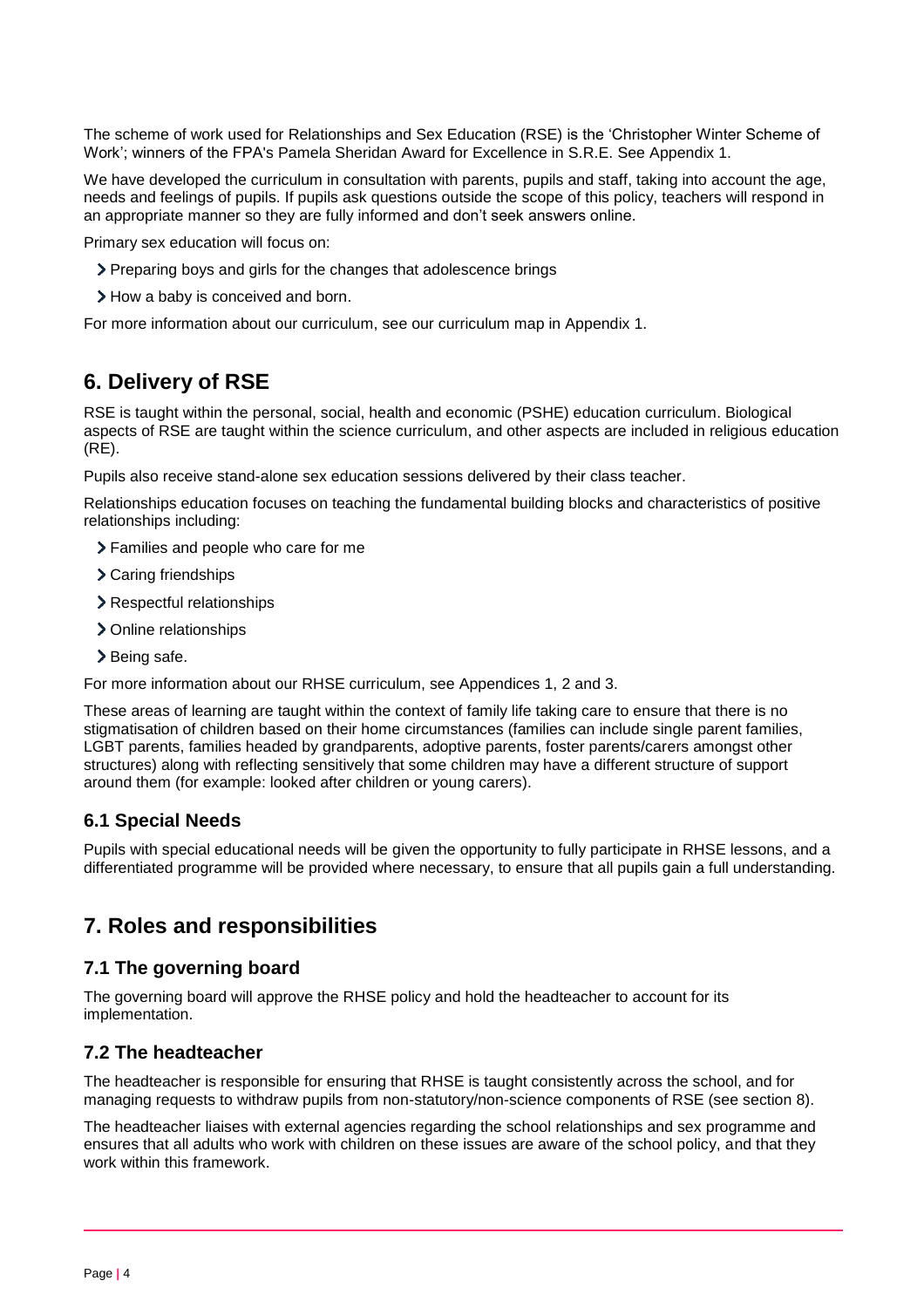The headteacher monitors this policy on a regular basis and reports to governors, when requested, on the effectiveness of the policy.

The headteacher will gather feedback from pupils on their learning experience of RHSE and will ensure that delivery is amended accordingly.

### **7.3 Staff**

Staff are responsible for:

- Delivering RHSE in a sensitive way
- Modelling positive attitudes to RHSE
- Monitoring progress
- Responding to the needs of individual pupils
- Responding appropriately to pupils whose parents wish them to be withdrawn from the non-statutory/nonscience components of RHSE.

Staff do not have the right to opt out of teaching RHSE. Staff who have concerns about teaching RHSE are encouraged to discuss this with the headteacher.

#### **Confidentiality**

Teachers conduct sex and relationships education lessons in a sensitive manner and in confidence. However, if a child makes a reference to being involved, or likely to be involved in sexual activity, then the teacher will take the matter seriously and deal with it as a matter of child protection. Teachers will respond in a similar way if a child indicates that they may have been a victim of abuse. In these circumstances the teacher will talk to the child as a matter of urgency. If the teacher has concerns, they will draw their concerns to the attention of the headteacher. The headteacher will then deal with the matter in consultation with health care professionals. Any professional working in a classroom context in schools is governed by the school's confidentiality policy. Health and other professionals working in a clinical context are bound by their own professional guidelines.

## **7.4 Pupils**

Pupils are expected to engage fully in RHSE and, when discussing issues related to RHSE, treat others with respect and sensitivity.

#### **7.5 Role of Other Members of the Community**

We encourage other valued members of the community to work with us to provide advice and support to the children such as the school nurse. Provision is always in partnership with the teaching staff and is part of a planned programme of Relationships, Health and Sex Education.

## <span id="page-4-0"></span>**8. Parents' role and right to withdraw**

#### **8.1 Role**

The school is well aware that the primary role in children's relationships and sex education lies with parents and carers. We wish to build a positive and supporting relationship with the parents of children at our school through mutual understanding, trust and, co-operation.

In promoting this objective, we:

- Inform parents about the school's relationships and sex education policy
- Will be available for all parents and carers of children to discuss the RHSE programme, to explain any issues arising, discuss how it is taught and to see the materials the school uses in its teaching.
- Answer any questions that parents may have about the education of their child;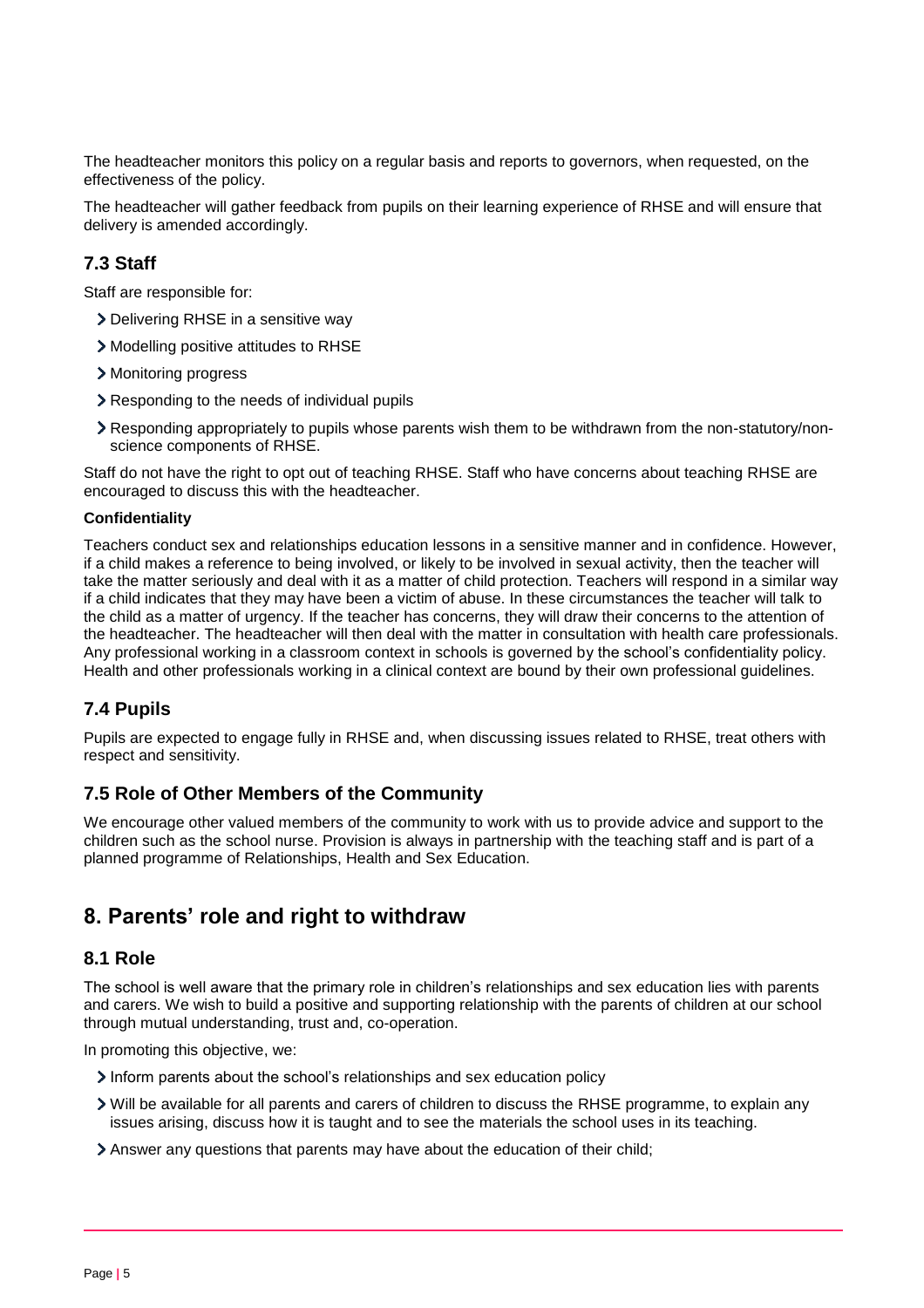- Take seriously any issue that parents raise with teachers or governors about this policy or the arrangements for relationships and sex education in the school;
- Inform parents about the best practice known with regard to relationships and sex education, so that the teaching in school supports the key messages that parents and carers give to children at home.
- We believe that through this mutual exchange of knowledge and information, children will benefit from being given consistent messages about their changing body and their increasing responsibilities.

#### **8.1 Right to withdraw**

Parents do not have the right to withdraw their children from relationships education.

Parents have the right to withdraw their children from the non-statutory/non-science components of sex education within RHSE.

Requests for withdrawal should be put in writing using the form found in Appendix 5 of this policy and addressed to the headteacher.

Alternative work will be given to pupils who are withdrawn from sex education.

## <span id="page-5-0"></span>**9. Training**

Staff are trained on the delivery of RHSE as part of their induction and it is included in our continuing professional development calendar.

The headteacher will also invite visitors from outside the school, such as school nurses or sexual health professionals, to provide support and training to staff teaching RHSE.

## <span id="page-5-1"></span>**10. Monitoring arrangements**

The delivery of RHSE is monitored by the RHSE Leader of Learning through:

- Pupil voice
- Teacher feedback

Pupils' development in RHSE is monitored by class teachers as part of our internal assessment systems.

This policy will be reviewed annually by the RHSE Leader of Learning. At every review, the policy will be approved by the governing board and the headteacher.

RHSE is monitored by the subject leader and headteacher. An annual report will be made to governors. The full policy will be made available to all parents when their child enters school. The Curriculum and Standards Committee of the governing body monitors our Relationships, Health and Sex Education policy on an annual basis. This committee reports its findings and recommendations to the full governing body, as necessary, if the policy needs modification.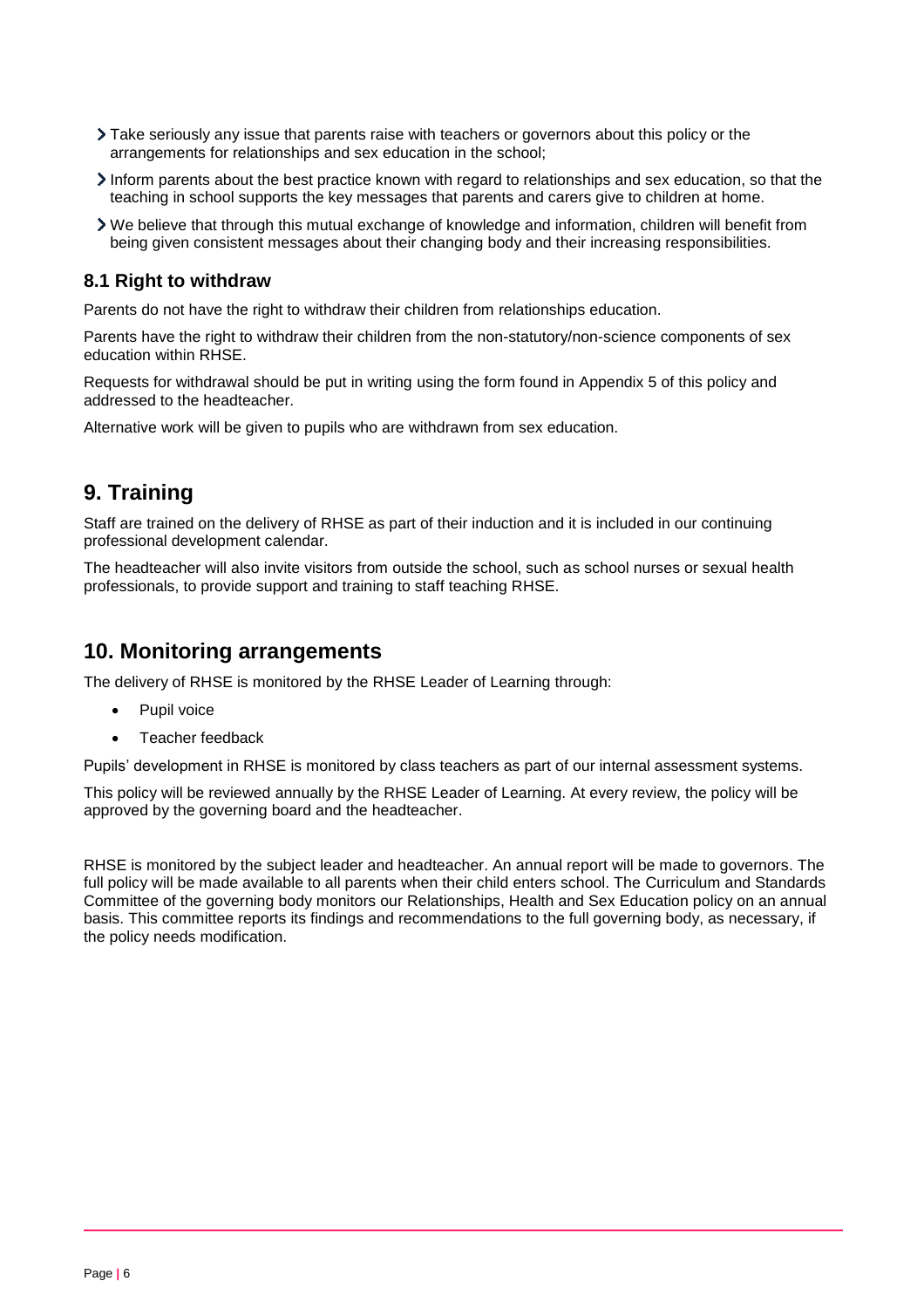# **Relationships and sex education curriculum map**

| <b>YEAR GROUP</b>            | <b>TOPIC/THEME DETAILS</b>                                                                                                                                                                                                                                                                                                                                                            |  |  |
|------------------------------|---------------------------------------------------------------------------------------------------------------------------------------------------------------------------------------------------------------------------------------------------------------------------------------------------------------------------------------------------------------------------------------|--|--|
| Reception / Foundation Stage | Our Lives<br>Our Day - To consider the routines and patterns of a typical day<br>Keeping Ourselves Clean - To understand why hygiene is important<br>Families - To recognise that all families are different                                                                                                                                                                          |  |  |
| Year 1                       | <b>Growing and Caring for Ourselves</b><br>Keeping clean - To understand some basic hygiene principles<br>٠<br>Growing and Changing - To introduce the concept of growing and changing<br>Families and Care - To explore the different types of families and who to ask for help                                                                                                      |  |  |
| Year <sub>2</sub>            | <b>Differences</b><br>Differences Boys and Girls - T introduce the concept of male and female gender stereotypes<br>Differences Male and Female - Describe differences between male and female animals<br>Naming Body Parts - To focus on sexual difference and naming body parts                                                                                                     |  |  |
| Year <sub>3</sub>            | Valuing differences and Keeping Safe<br>Differences Male and Female - To explore the differences between males and females and to name body parts.<br>$\bullet$<br>Personal Space - To consider touch and to know that a person has the right to say what they like and dislike.<br>Family Differences - To explore different types of families and who to go to for help and support |  |  |
| Year <sub>4</sub>            | <b>Growing Up</b><br>Growing and Changing - To explore the human life cycle<br>What is Puberty? - To identify some basic facts about puberty<br>Puberty Changes & Reproduction - To explore how puberty is linked to reproduction                                                                                                                                                     |  |  |
| Year <sub>5</sub>            | Puberty<br>Talking about Puberty – To explore the emotional and physical changes occurring in puberty<br>Male and Female Changes - To understand male and female puberty changes in more detail<br>Puberty and Hygiene – To explore the impact of puberty on the body and the importance of physical hygiene                                                                          |  |  |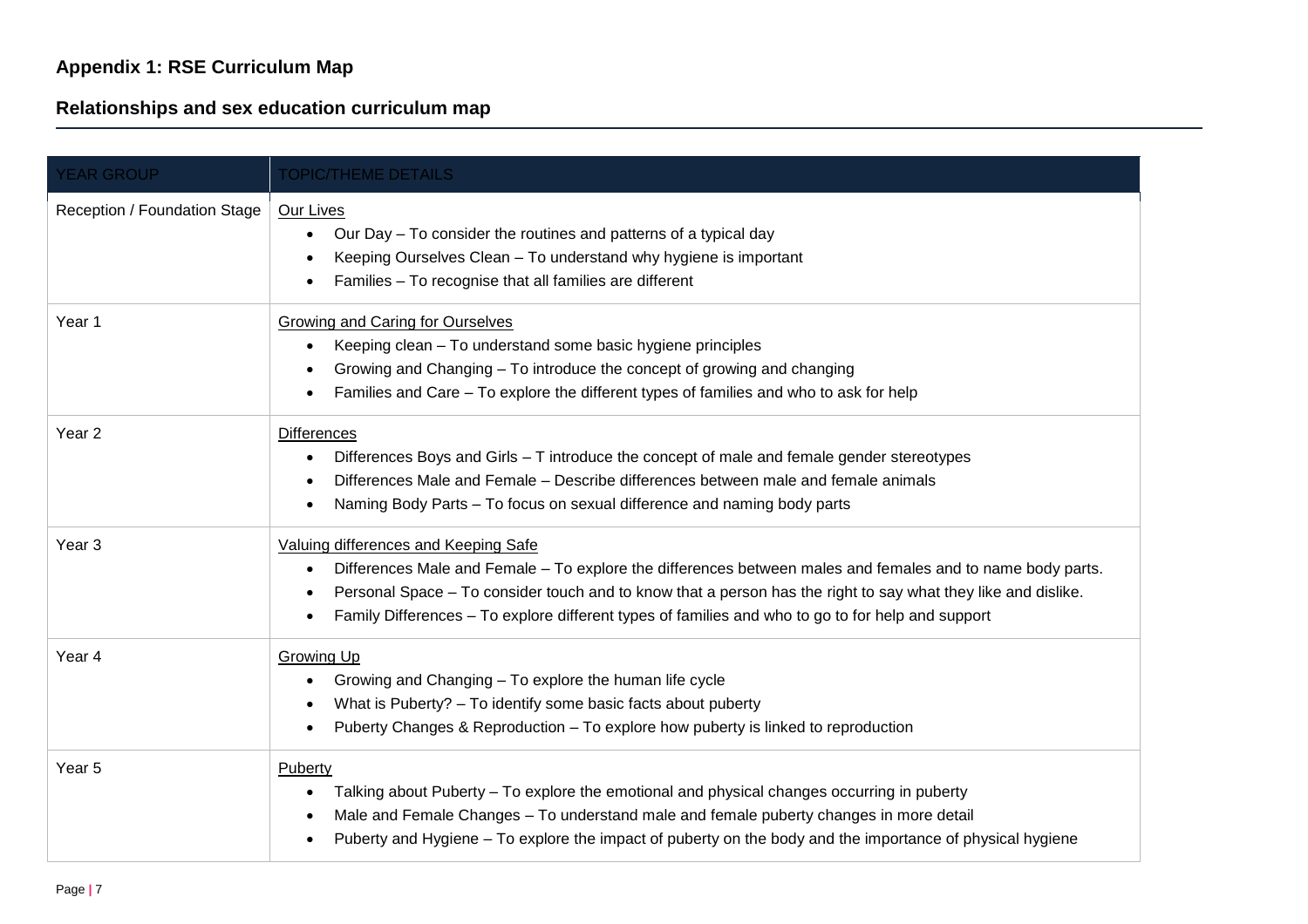| YEAR GROUP | <b>TOPIC/THEME DETAILS</b>                                                                                                                                                                                                                                                              |
|------------|-----------------------------------------------------------------------------------------------------------------------------------------------------------------------------------------------------------------------------------------------------------------------------------------|
| Year 6     | Puberty, Relationships and Reproduction<br>Puberty and Reproduction – To consider puberty and reproduction<br>Understanding Relationships - Consider physical and emotional behaviour in relationships<br>Conception and Pregnancy – To explore the process of conception and pregnancy |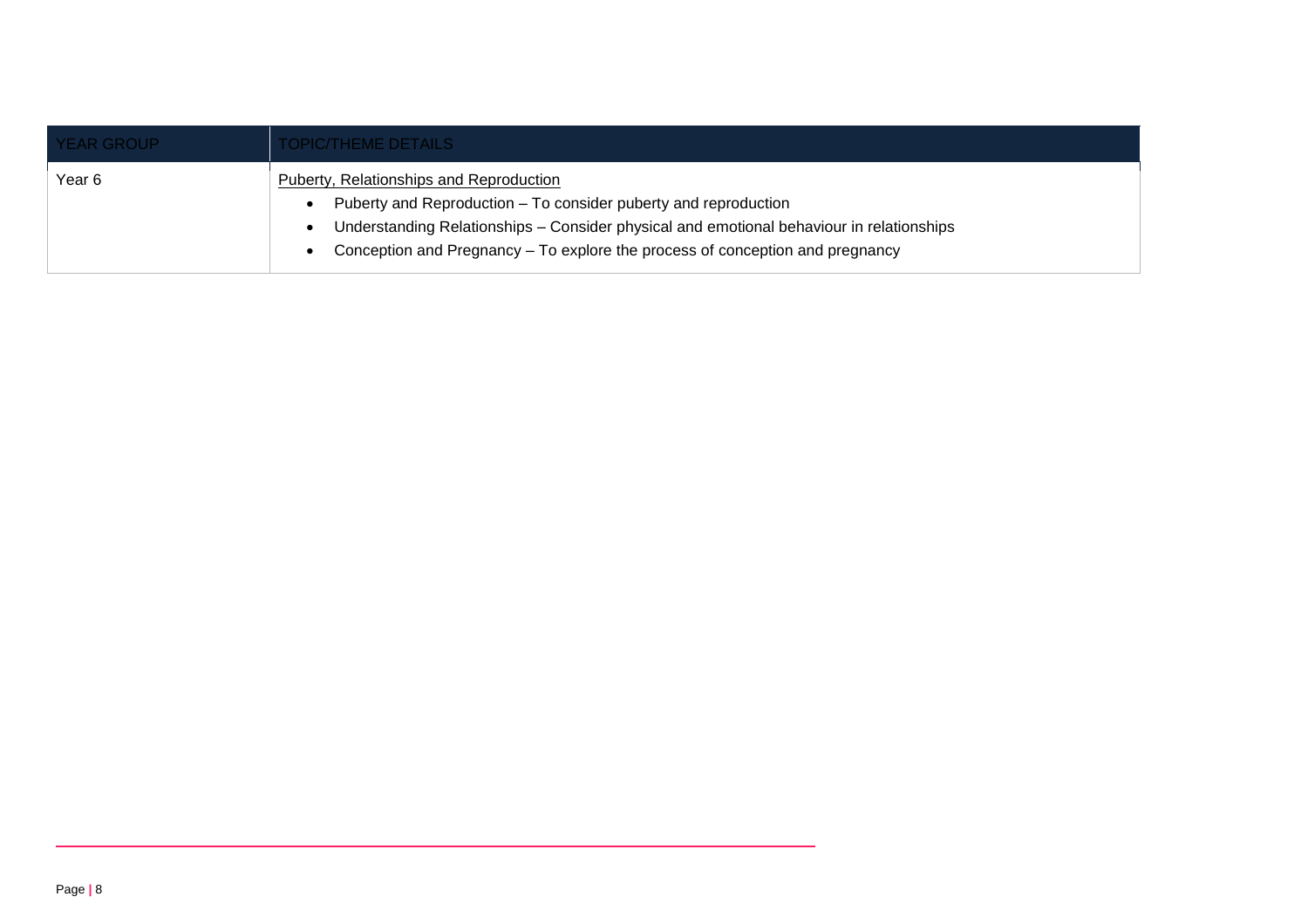# **Appendix 3: Mental Health Curriculum Map**

|                              | Year <sub>1</sub>                                                 | Year <sub>2</sub>                                                                                                                        | Year <sub>3</sub>                                                                                                                                                         | Year4                                                                                                                                          | Year <sub>5</sub>                                                                                                                                  | Year <sub>6</sub>                                                                                                                                  |
|------------------------------|-------------------------------------------------------------------|------------------------------------------------------------------------------------------------------------------------------------------|---------------------------------------------------------------------------------------------------------------------------------------------------------------------------|------------------------------------------------------------------------------------------------------------------------------------------------|----------------------------------------------------------------------------------------------------------------------------------------------------|----------------------------------------------------------------------------------------------------------------------------------------------------|
|                              |                                                                   |                                                                                                                                          | ANNA FREUD TALKING MENTAL HEALTH TOOLKIT Whole school assembly from the toolkit                                                                                           |                                                                                                                                                |                                                                                                                                                    |                                                                                                                                                    |
|                              | <b>EALING SoW</b>                                                 | <b>CAMDEN SoW</b>                                                                                                                        |                                                                                                                                                                           |                                                                                                                                                | <b>Talking Mental Health</b>                                                                                                                       | <b>Talking Mental Health</b>                                                                                                                       |
|                              | Lesson 10:                                                        | Lesson 10                                                                                                                                |                                                                                                                                                                           |                                                                                                                                                | Lesson 5                                                                                                                                           | Lesson 5                                                                                                                                           |
|                              | To identify a range of<br>emotions                                | To explore feelings of<br>loneliness and being                                                                                           |                                                                                                                                                                           |                                                                                                                                                | <b>Link to World Mental Health</b><br>Day 10 <sup>th</sup> October                                                                                 | <b>Link to World Mental Health</b><br>Day 10 <sup>th</sup> October                                                                                 |
|                              | Lesson 11:                                                        | included                                                                                                                                 |                                                                                                                                                                           |                                                                                                                                                | -Give children a consistent                                                                                                                        | -Give children a consistent                                                                                                                        |
| <b>AUTUMN</b><br><b>TERM</b> | To understand positive and<br>difficult emotions.                 | To learn how to help<br>someone who is feeling<br>lonely                                                                                 |                                                                                                                                                                           |                                                                                                                                                | and accessible language to<br>talk about mental health<br>and wellbeing                                                                            | and accessible language to<br>talk about mental health<br>and wellbeing                                                                            |
|                              | Lesson 12:                                                        | To be able to articulate                                                                                                                 |                                                                                                                                                                           |                                                                                                                                                | -Ensure children know who<br>the trusted adults in their life                                                                                      | -Ensure children know who<br>the trusted adults in their life                                                                                      |
|                              | To understand positive and<br>negative emotions.                  | feelings of loss                                                                                                                         |                                                                                                                                                                           |                                                                                                                                                | are and how to ask them for<br>help and support.                                                                                                   | are and how to ask them for<br>help and support.                                                                                                   |
|                              |                                                                   |                                                                                                                                          |                                                                                                                                                                           |                                                                                                                                                | -Ensure children<br>understand the difference<br>between a small, everyday<br>feeling and a big feeling and<br>techniques to be good<br>listeners. | -Ensure children<br>understand the difference<br>between a small, everyday<br>feeling and a big feeling and<br>techniques to be good<br>listeners. |
|                              | <b>CAMDEN SoW</b>                                                 | <b>PSHE ASSOCIATION</b>                                                                                                                  |                                                                                                                                                                           |                                                                                                                                                |                                                                                                                                                    |                                                                                                                                                    |
|                              | <b>Lesson 4</b>                                                   | <b>LESSON 6:</b>                                                                                                                         | <b>LESSON 6:</b>                                                                                                                                                          | <b>LESSON 5:</b>                                                                                                                               | <b>ALTERNATIVES</b>                                                                                                                                | <b>ALTERNATIVES</b>                                                                                                                                |
|                              | -To recognise when I'm                                            | Recognise a range of                                                                                                                     | Learn about a range of                                                                                                                                                    | Learn about the intensity of                                                                                                                   | Either: LESSON 4:                                                                                                                                  | Either: LESSON 5:                                                                                                                                  |
| <b>SPRING</b><br><b>TERM</b> | feeling worried or anxious<br>-to have some strategies to<br>cope | emotions and learn words<br>to describe feelings (PSHE<br>Assoc Lesson 1:<br><b>Recognising feelings:</b><br>identifying feelings words) | feelings, tell how other<br>people are feeling and ask<br>for help with our big feelings<br>(PSHE Assoc Lesson 3:<br>Recognising feelings:<br>hearing, drawing and being) | feelings<br>Know how to recognise,<br>identify, discuss and<br>manage a range of feelings<br>and emotions (PSHE Assoc<br>Lesson 6: Gauging our | To learn about different<br>ways of coping with<br>uncomfortable and<br>challenging thoughts and<br>feelings (PSHE Assoc<br>Lesson 8 Developing    | Learn about some<br>additional ways of coping<br>with uncomfortable or<br>challenging thoughts and<br>feelings                                     |
|                              |                                                                   | <b>LESSON 7:</b>                                                                                                                         | <b>LESSON 7:</b>                                                                                                                                                          | feelings)                                                                                                                                      | positive coping strategies<br>(2)                                                                                                                  | (PSHE Assoc LESSON 9:<br>Developing positive coping<br>strategies (3)                                                                              |
|                              |                                                                   | Recognise a range of<br>feelings in ourselves and                                                                                        | Recognise, describe and                                                                                                                                                   | <b>LESSON 6:</b>                                                                                                                               | <b>INSIDE OUT-GETTING TO KNOW YOUR</b>                                                                                                             |                                                                                                                                                    |
|                              |                                                                   | other people and to use                                                                                                                  | express a larger range of                                                                                                                                                 | Recognise and manage a                                                                                                                         |                                                                                                                                                    |                                                                                                                                                    |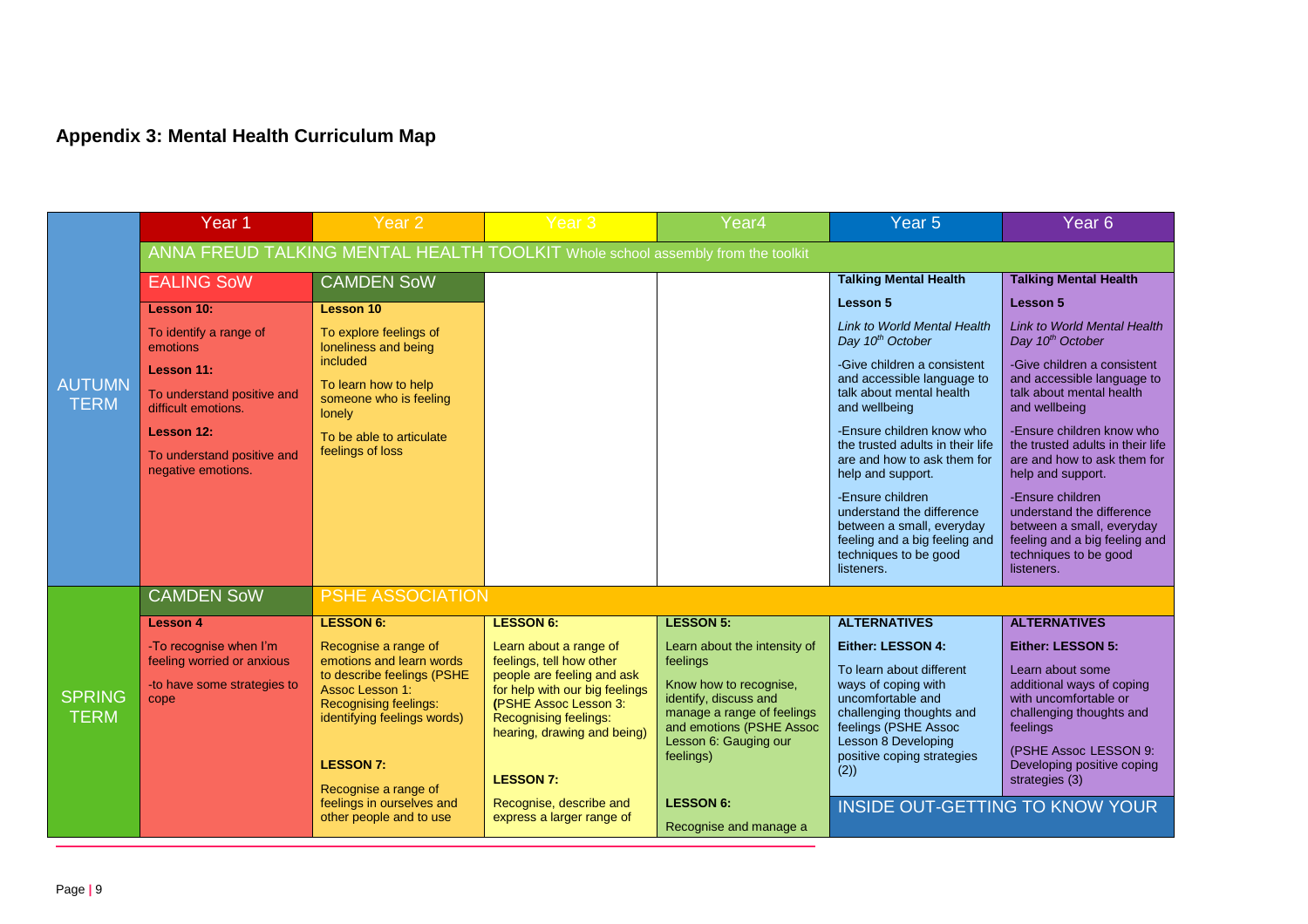| words to describe a range<br>of feelings (PSHE Assoc<br>Lesson 2: Recognising | feelings (PSHE Assoc<br>Lesson 4: Recognising<br>feelings: Facial Bingo                                                                                                          | range of emotions in<br>ourselves and others                                                                                                         | <b>FEELINGS</b>                                                                                                                                                                                                                                                                                                                                                                                     |                                                                                                                                                                                                                                                                                                                                                                                                   |
|-------------------------------------------------------------------------------|----------------------------------------------------------------------------------------------------------------------------------------------------------------------------------|------------------------------------------------------------------------------------------------------------------------------------------------------|-----------------------------------------------------------------------------------------------------------------------------------------------------------------------------------------------------------------------------------------------------------------------------------------------------------------------------------------------------------------------------------------------------|---------------------------------------------------------------------------------------------------------------------------------------------------------------------------------------------------------------------------------------------------------------------------------------------------------------------------------------------------------------------------------------------------|
| feelings words, 'big feelings'<br>and expressions)                            | <b>LESSON 8:</b><br>Learn more about our<br>body's response to different<br>types of emotions and<br>feelings (PSHE Assoc<br>Lesson 5: Understanding<br>feelings: body feelings) | Learn some positive coping<br>strategies to help us<br>manage our feelings (PSHE<br>Assoc Lesson 7:<br>Developing positive coping<br>strategies (1)) | <b>Or: INSIDE OUT Y5</b><br><b>LESSON 1:</b><br>Learn how to recognise a<br>range of feelings and<br>identify the intensity of<br>those feelings.<br>Understand how these can<br>affect our bodies<br><b>INSIDE OUT Y5 LESSON</b><br>2:<br>Recognise a range of<br>Recognise and manage a<br>range of complex emotions<br>Develop some positive<br>coping strategies to help<br>manage our feelings | <b>Or: INSIDE OUT Y6</b><br><b>LESSON 1:</b><br>Learn what mental health is<br>and some of the things that<br>can affect someone's<br>mental health<br><b>INSIDE OUT Y6 LESSON</b><br>2:<br>Learn about anxiety, how it<br>might affect a person's state<br>of mental health<br>Learn about change, how it<br>might make us feel and<br>what strategies we can use<br>to cope with these feelings |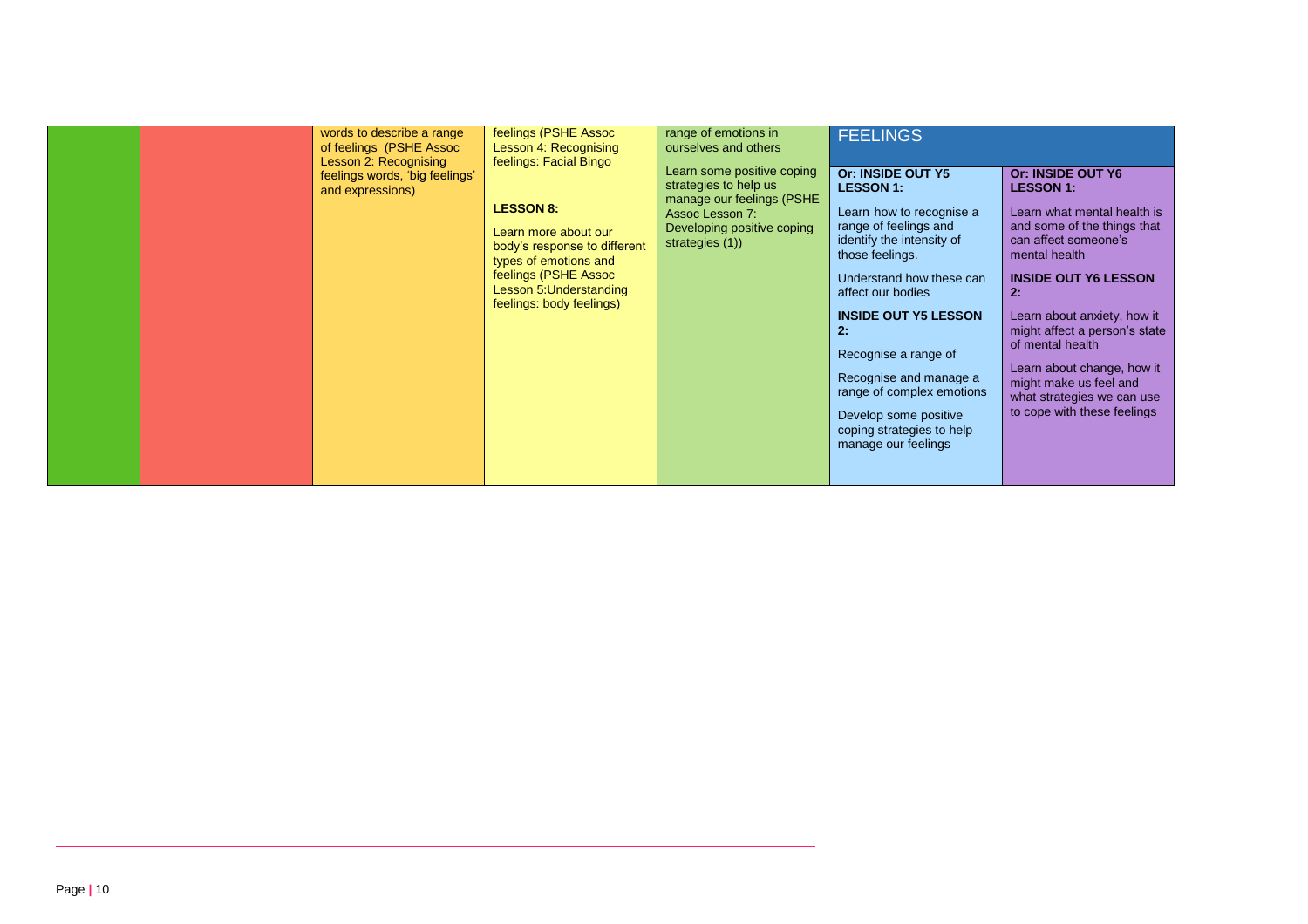| <b>TOPIC</b>                                | PUPILS SHOULD KNOW                                                                                                                                                                                                                                                                                                                                                                                                                                                                                                                                                                                                                                                                                                                                                                                                                                                                                    |
|---------------------------------------------|-------------------------------------------------------------------------------------------------------------------------------------------------------------------------------------------------------------------------------------------------------------------------------------------------------------------------------------------------------------------------------------------------------------------------------------------------------------------------------------------------------------------------------------------------------------------------------------------------------------------------------------------------------------------------------------------------------------------------------------------------------------------------------------------------------------------------------------------------------------------------------------------------------|
| Families and<br>people who care<br>about me | That families are important for children growing up because they can give love, security and stability<br>The characteristics of healthy family life, commitment to each other, including in times of difficulty, protection and care for children<br>and other family members, the importance of spending time together and sharing each other's lives<br>That others' families, either in school or in the wider world, sometimes look different from their family, but that they should respect<br>those differences and know that other children's families are also characterised by love and care                                                                                                                                                                                                                                                                                               |
|                                             | That stable, caring relationships, which may be of different types, are at the heart of happy families, and are important for children's<br>security as they grow up<br>That marriage represents a formal and legally recognised commitment of two people to each other which is intended to be lifelong<br>How to recognise if family relationships are making them feel unhappy or unsafe, and how to seek help or advice from others if<br>needed                                                                                                                                                                                                                                                                                                                                                                                                                                                  |
| Caring<br>friendships                       | How important friendships are in making us feel happy and secure, and how people choose and make friends<br>The characteristics of friendships, including mutual respect, truthfulness, trustworthiness, loyalty, kindness, generosity, trust, sharing<br>interests and experiences and support with problems and difficulties<br>That healthy friendships are positive and welcoming towards others, and do not make others feel lonely or excluded<br>That most friendships have ups and downs, and that these can often be worked through so that the friendship is repaired or even<br>strengthened, and that resorting to violence is never right<br>How to recognise who to trust and who not to trust, how to judge when a friendship is making them feel unhappy or uncomfortable,<br>managing conflict, how to manage these situations and how to seek help or advice from others, if needed |

# **Appendix 4: By the end of primary school pupils should know**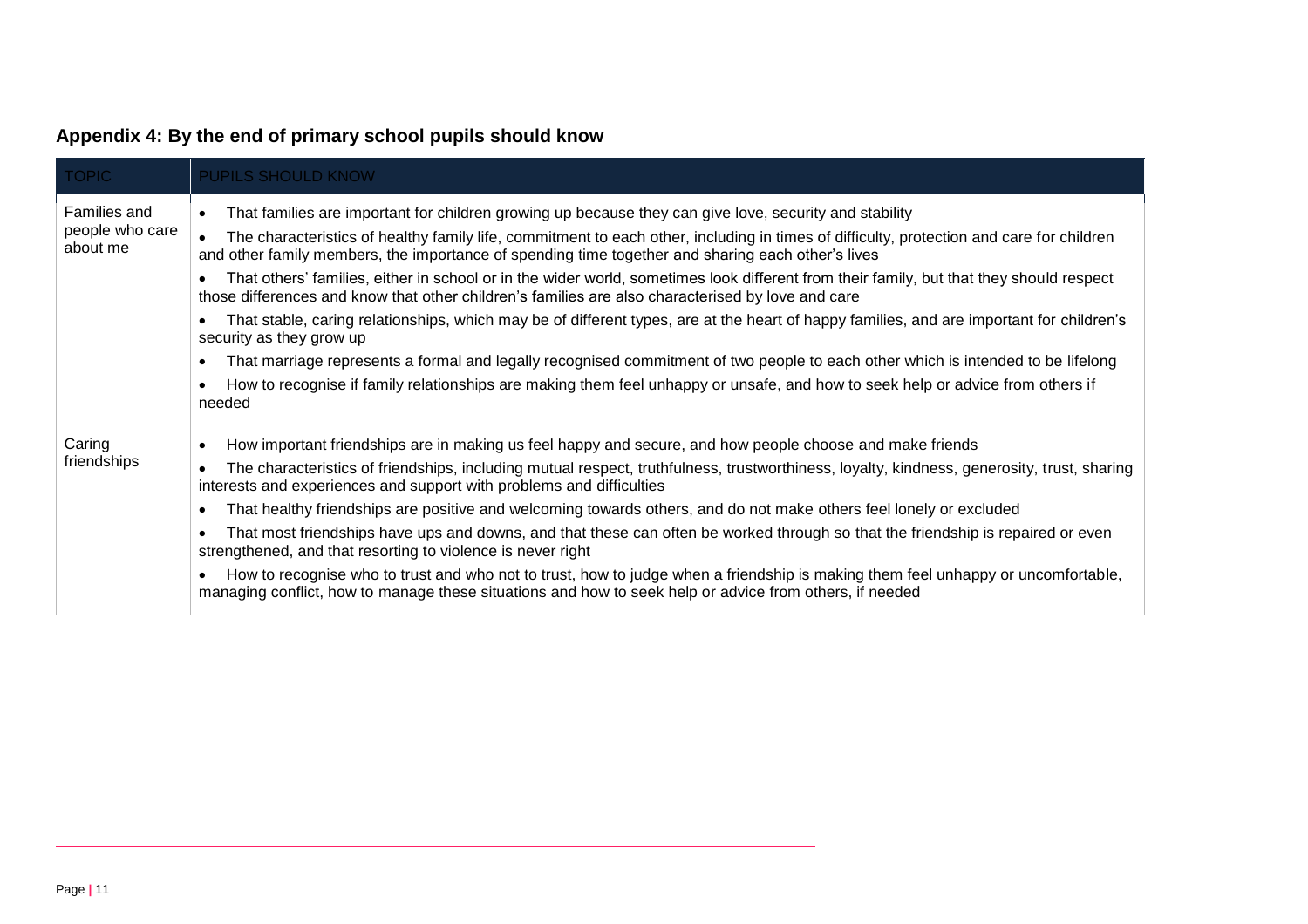| <b>TOPIC</b>                | <b>PUPILS SHOULD KNOW</b>                                                                                                                                                                                                   |
|-----------------------------|-----------------------------------------------------------------------------------------------------------------------------------------------------------------------------------------------------------------------------|
| Respectful<br>relationships | The importance of respecting others, even when they are very different from them (for example, physically, in character, personality<br>or backgrounds), or make different choices or have different preferences or beliefs |
|                             | Practical steps they can take in a range of different contexts to improve or support respectful relationships<br>$\bullet$                                                                                                  |
|                             | The conventions of courtesy and manners<br>٠                                                                                                                                                                                |
|                             | The importance of self-respect and how this links to their own happiness<br>٠                                                                                                                                               |
|                             | That in school and in wider society they can expect to be treated with respect by others, and that in turn they should show due<br>respect to others, including those in positions of authority                             |
|                             | About different types of bullying (including cyberbullying), the impact of bullying, responsibilities of bystanders (primarily reporting<br>bullying to an adult) and how to get help                                       |
|                             | What a stereotype is, and how stereotypes can be unfair, negative or destructive<br>$\bullet$                                                                                                                               |
|                             | The importance of permission-seeking and giving in relationships with friends, peers and adults<br>$\bullet$                                                                                                                |
| Online                      | That people sometimes behave differently online, including by pretending to be someone they are not<br>$\bullet$                                                                                                            |
| relationships               | That the same principles apply to online relationships as to face-to face relationships, including the importance of respect for others<br>online including when we are anonymous                                           |
|                             | The rules and principles for keeping safe online, how to recognise risks, harmful content and contact, and how to report them                                                                                               |
|                             | How to critically consider their online friendships and sources of information including awareness of the risks associated with people<br>they have never met                                                               |
|                             | How information and data is shared and used online                                                                                                                                                                          |
| Being safe                  | What sorts of boundaries are appropriate in friendships with peers and others (including in a digital context)<br>$\bullet$                                                                                                 |
|                             | About the concept of privacy and the implications of it for both children and adults; including that it is not always right to keep secrets<br>if they relate to being safe                                                 |
|                             | That each person's body belongs to them, and the differences between appropriate and inappropriate or unsafe physical, and other,<br>contact                                                                                |
|                             | How to respond safely and appropriately to adults they may encounter (in all contexts, including online) whom they do not know<br>$\bullet$                                                                                 |
|                             | How to recognise and report feelings of being unsafe or feeling bad about any adult<br>$\bullet$                                                                                                                            |
|                             | How to ask for advice or help for themselves or others, and to keep trying until they are heard<br>$\bullet$                                                                                                                |
|                             | How to report concerns or abuse, and the vocabulary and confidence needed to do so<br>$\bullet$                                                                                                                             |
|                             | Where to get advice e.g. family, school and/or other sources                                                                                                                                                                |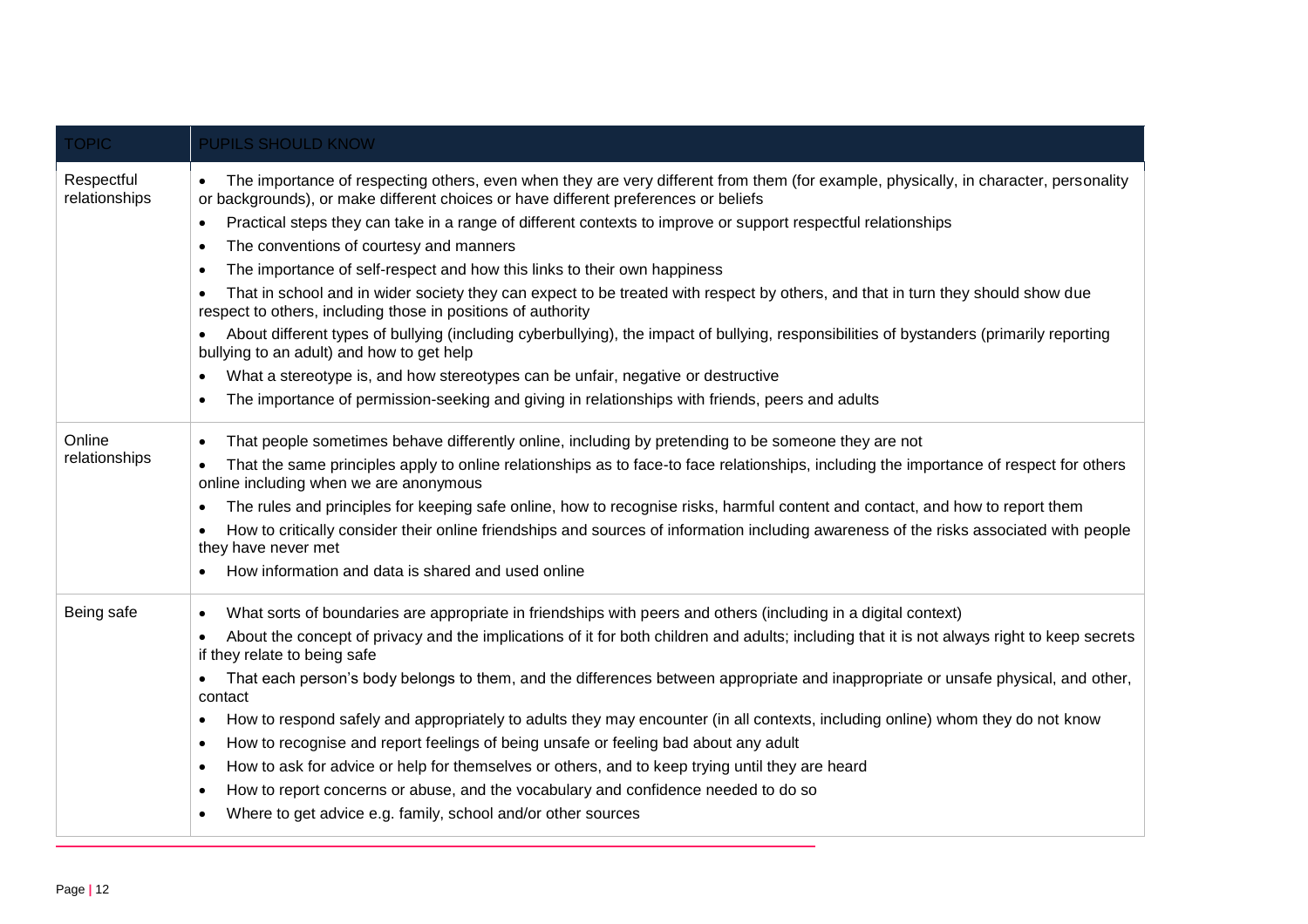#### Health education expectations

By the end of primary, pupils will need to know:

#### Mental wellbeing

- That mental wellbeing is a normal part of daily life, in the same way as physical health
- That there is a normal range of emotions (e.g. happiness, sadness, anger, fear, surprise, nervousness) and scale of emotions that all humans experience in relation to different experiences and situations
- How to recognise and talk about their emotions, including having a varied vocabulary of words to use when talking about their own and others' feelings
- How to judge whether what they're feeling and how they're behaving is appropriate and proportionate
- The benefits of physical exercise, time outdoors, community participation, voluntary and servicebased activity on mental wellbeing and happiness
- Simple self-care techniques, including the importance of rest, time spent with friends and family, and the benefits of hobbies and interests
- Isolation and loneliness can affect children and that it's very important for children to discuss their feelings with an adult and seek support
- That bullying (including cyberbullying) has a negative and often lasting impact on mental wellbeing
- Where and how to seek support (including recognising the triggers for seeking support), including whom in school they should speak to if they're worried about their own or someone else's mental wellbeing or ability to control their emotions (including issues arising online)
- It's common for people to experience mental ill health. For many people who do, the problems can be resolved if the right support is made available, especially if accessed early enough

#### Internet safety and harms

- That for most people the internet is an integral part of life and has many benefits
- About the benefits of rationing time spent online, the risks of excessive time spent on electronic devices and the impact of positive and negative content online on their own and others' mental and physical wellbeing
- How to consider the effect of their online actions on others and know how to recognise and display respectful behaviour online and the importance of keeping personal information private
- Why social media, some computer games and online gaming, for example, are age restricted
- That the internet can also be a negative place where online abuse, trolling, bullying and harassment can take place, which can have a negative impact on mental health
- How to be a discerning consumer of information online including understanding that information, including that from search engines, is ranked, selected and targeted
- Where and how to report concerns and get support with issues online

#### Physical health and fitness

- The characteristics and mental and physical benefits of an active lifestyle
- The importance of building regular exercise into daily and weekly routines and how to achieve this; for example walking or cycling to school, a daily active mile or other forms of regular, vigorous exercise
- The risks associated with an inactive lifestyle (including obesity)
- How and when to seek support including which adults to speak to in school if they're worried about their health

#### Healthy eating

- What constitutes a healthy diet (including understanding calories and other nutritional content)
- The principles of planning and preparing a range of healthy meals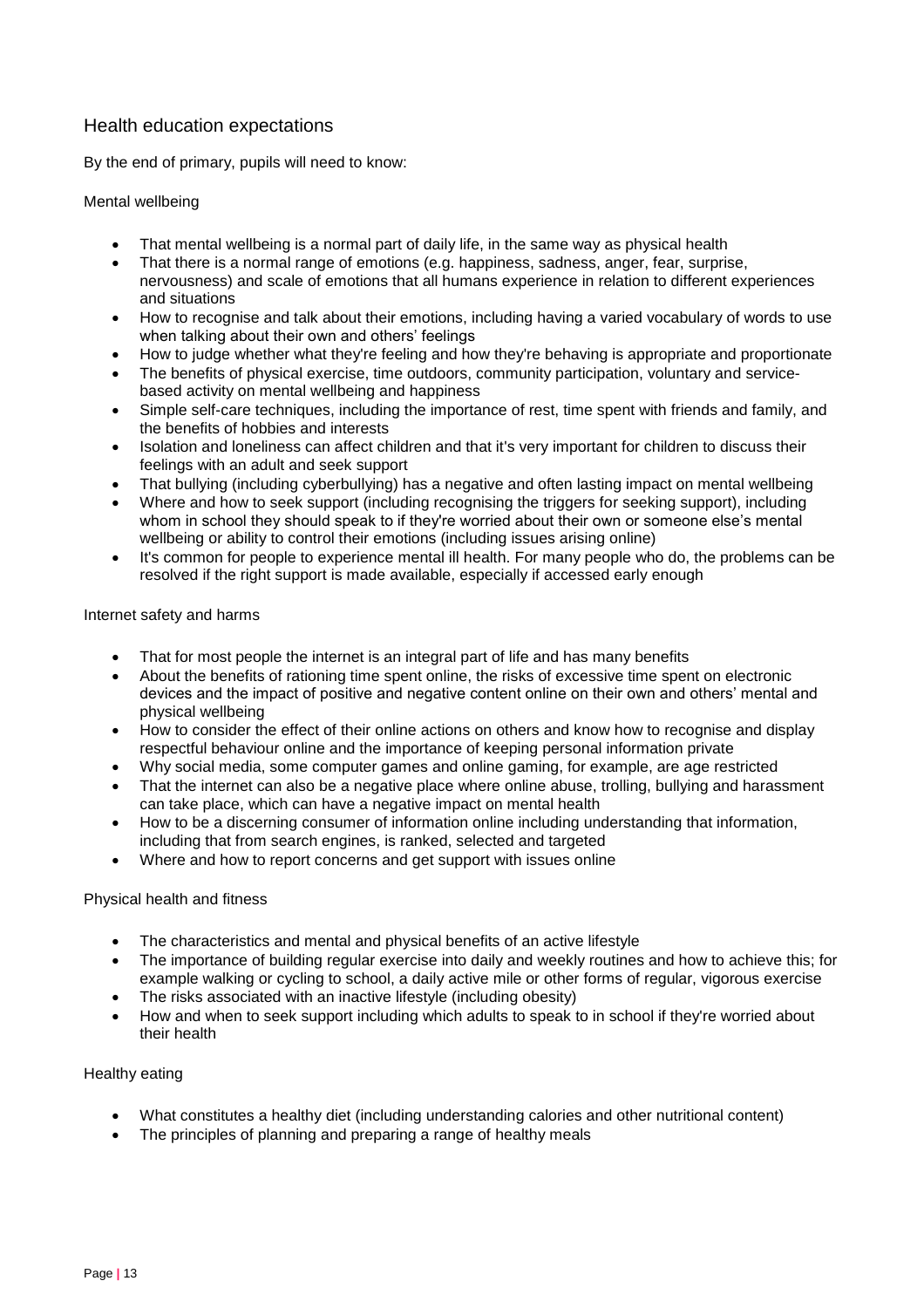The characteristics of a poor diet and risks associated with unhealthy eating (including, for example, obesity and tooth decay) and other behaviours (e.g. the impact of alcohol on diet or health)

Drugs, alcohol and tobacco

 The facts about legal and illegal harmful substances and associated risks, including smoking, alcohol use and drug-taking

Health and prevention

- How to recognise early signs of physical illness, such as weight loss or unexplained changes to the body
- About safe and unsafe exposure to the sun, and how to reduce the risk of sun damage, including skin cancer
- The importance of sufficient good quality sleep for good health and that a lack of sleep can affect weight, mood and ability to learn
- About dental health and the benefits of good oral hygiene and dental flossing, including regular checkups at the dentist
- About personal hygiene and germs including bacteria, viruses, how they're spread and treated, and the importance of handwashing
- The facts and science relating to immunisation and vaccination

Basic first aid

- How to make a clear and efficient call to emergency services if necessary
- Concepts of basic first aid, for example dealing with common injuries, including head injuries

#### Changing adolescent bodies

- Key facts about puberty and the changing adolescent body, particularly from age 9 through to age 11, including physical and emotional changes
- About menstrual wellbeing including the key facts about the menstrual cycle

#### Sex education expectations

There's no list of expectations for sex education at the primary level, as it isn't compulsory, but if you choose to teach it then the DfE recommends that it should:

- Make sure boys and girls are prepared for the changes that adolescence brings
- Draw on knowledge of the human life cycle set out in science lessons to explain how a baby is conceived and born